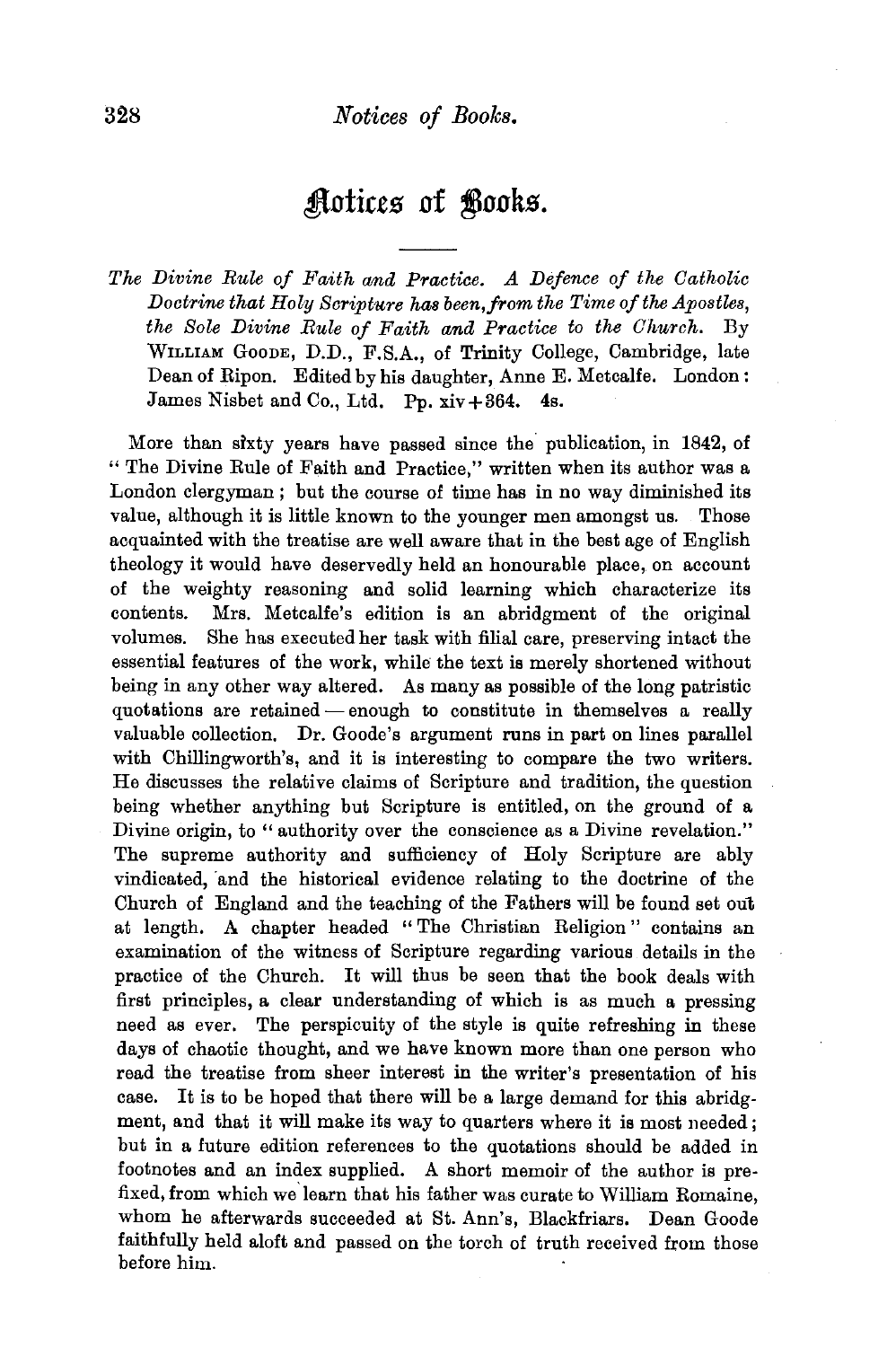*Modern Science and Christianity.* By Professor F. BETTEX. Translated from the German, with Additions and Notes, by EDMUND K. SIMPsoN, M.A. Oxon. London: Marshall Brothers. Pp. x, 354. Price 3s. 6d.

Seven editions of the author's "Naturstudium und Christentum" have already appeared in Germany. A French adaptation of the work is also widely circulated, and an Engllsh translation was published in America before the appearance of the present one. In Mr. Simpson's edition a few paragraphs from several other books written by Professor Bettex are inserted with his sanction. These are incorporated in the text, and the translator has appended numerous notes and references. The object of the volume is to show that, with all the advances of science, a Biblical and Christian philosophy is not only possible, but truer and more adequate than· any materialistic system. It forms a valuable contribution to the study of the subject, the argument being worked out with so much originality and vigour that even opponents will admit the author's statement of the case to be highly interesting. Professor Bettex devotes his first chapter-which should be compared with that on " Progress " in Mr. W. S. Lilly's "Shibboleths "--- to an examination of the claim that the present age is wiser, greater, and generally more advanced than all that have gone before it. He gives a graphic sketch of the great civilizations of the past, and the achievements in art and science of the peoples of antiquity. There can be no doubt that many of our modern scientists are as blind to history as they are insensible to poetry; w bile the utilitarian character of new educational methods and the disparagement of classical learning are tending to bring about the results anticipated by Renan, who predicted that universal history would cease to be taught at all. The future school will no longer base the knowledge and capacities of modern man on the capabilities of nations long extinct, but on the opinions and demands of the present. We consider the appeal to the verdict of history made all the way through this book a feature deserving special attention. Its readers will perceive how apposite most of the historical illustrations are. The second chapter contains a fine description of the developments of science during the last century, revealing the universe to us as a stupendous unity, and the gains and losses which these developments have brought in their train are carefully estimated.

Professor Bettex holds that the repudiation of the sacredness of individuality is the great error of Darwinism. The Darwinian theory, he thinks, will eventually be discarded in so far as it assumes to be a theory of creation, though brought into the field for a long time yet to come by men who on various grounds wish to have it true. It is far from being generally accepted by continental savants, whose opinions are recorded here at considerable length. Another notable portion of the volume is the chapter entitled " Science : A Criticism," which pictures in a telling manner the limitations of science, exposing the lengths to which some who speak in its name carry their pretensions. Materialism forms the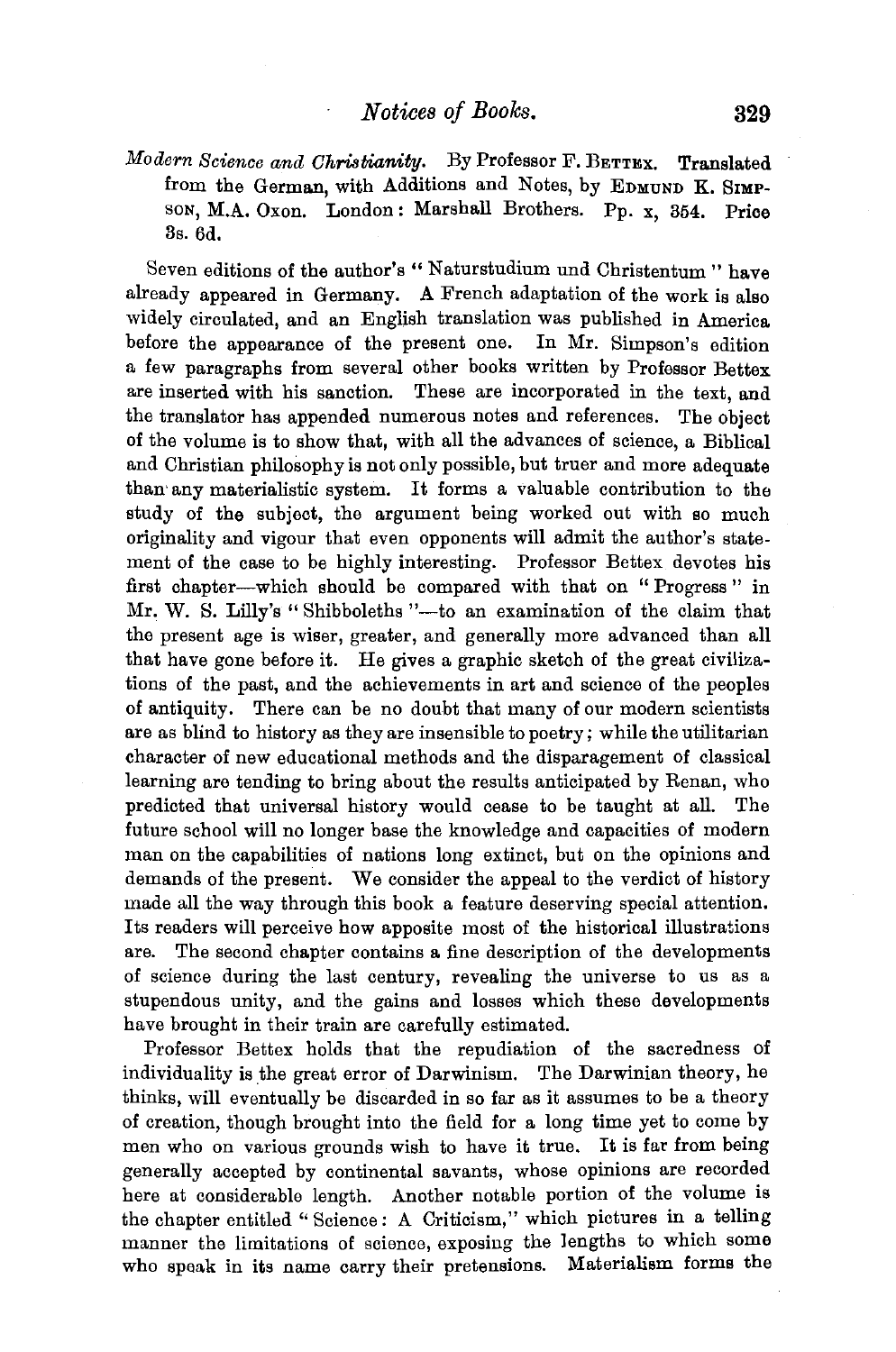subject of the last part. The author unfolds to view its moral impotency and vulgar ideals, and points out how it " shirks the great problems of human existence," while robbing man of all that renders life or death endurable. Want of space prevents us from noticing many subsidiary matters touched upon by Professor Bettex in the course of his argument. But we hope that the examples he gives of the spread of superstition among educated people in an age which boasts of its superior enlightenment will not pass unheeded. From the purely literary point of view this able defence of the Christian position is a work of great merit.

*The Creeds: An Historical and Doctrinal Exposition of the Apostles'• Nioene, and Athanasian Creeds.* By the Rev. ALFRED G. MoR-TIMER, D.D., Rector of St. Mary's, Philadelphia. London : Longmans, Green and Co. Pp. xx, 321. Price 5s.

This volume was designed in the first instance for the "Oxford Library of Practical Theology," but the editors considered it too scientific for the class of readers they have in view. It has therefore been published separately. Though there is much in the expository portions with which we do not agree, the book is in various respects a useful one, and contains a good account of the history of the three Creeds, summarizing in a convenient way the views of English and foreign scholars. An appendix also gives the full text of all the more important Creed forms in the early centuries, some forty in number, chronologically arranged. The advantages of this compilation for reference purposes are obvious, and it is so far brought down to date that it includes a notice of Dr. Sanday's paper in the *Journal of Theological Studies.* The doctrinal exposition follows the order of the articles of the Apostles' Creed, under which the articles of the other two are grouped. Dr. Mortimer does not undertake to prove them from Holy Scripture, though passages are sometimes quoted for their illustration; and his professed aim is rather to explain " the Creed as we find it developed in the ordinary theology of the Church." The consequence is that he occasionally explains St. Thomas Aquinas and others of the schoolmen instead of explaining the Creed, especially in the latter part of the book. But we gladly note his defence against recent attacks of two fundamental verities of the faith-our Lord's divinity and the doctrine of the Atonement-as well as his weighty words on sin and judgment. Dr. Mortimer has little respect for what people nowadays call "advanced thought."

*Glimpses into Paradise.* By the Rev. SEPTIMUS HEBERT, M.A., late Vicar of Iver, Bucks. London : James Finch and Co. Pp. xii, 330.

The reticence of Holy Scripture regarding the state of the faithful departed between death and resurrection contrasts strangely with the popular craving for information about it. Books that profess to satisfy the demand for details have an enormous sale, and there is a large and growing literature on the subject. One work of this kind has reached a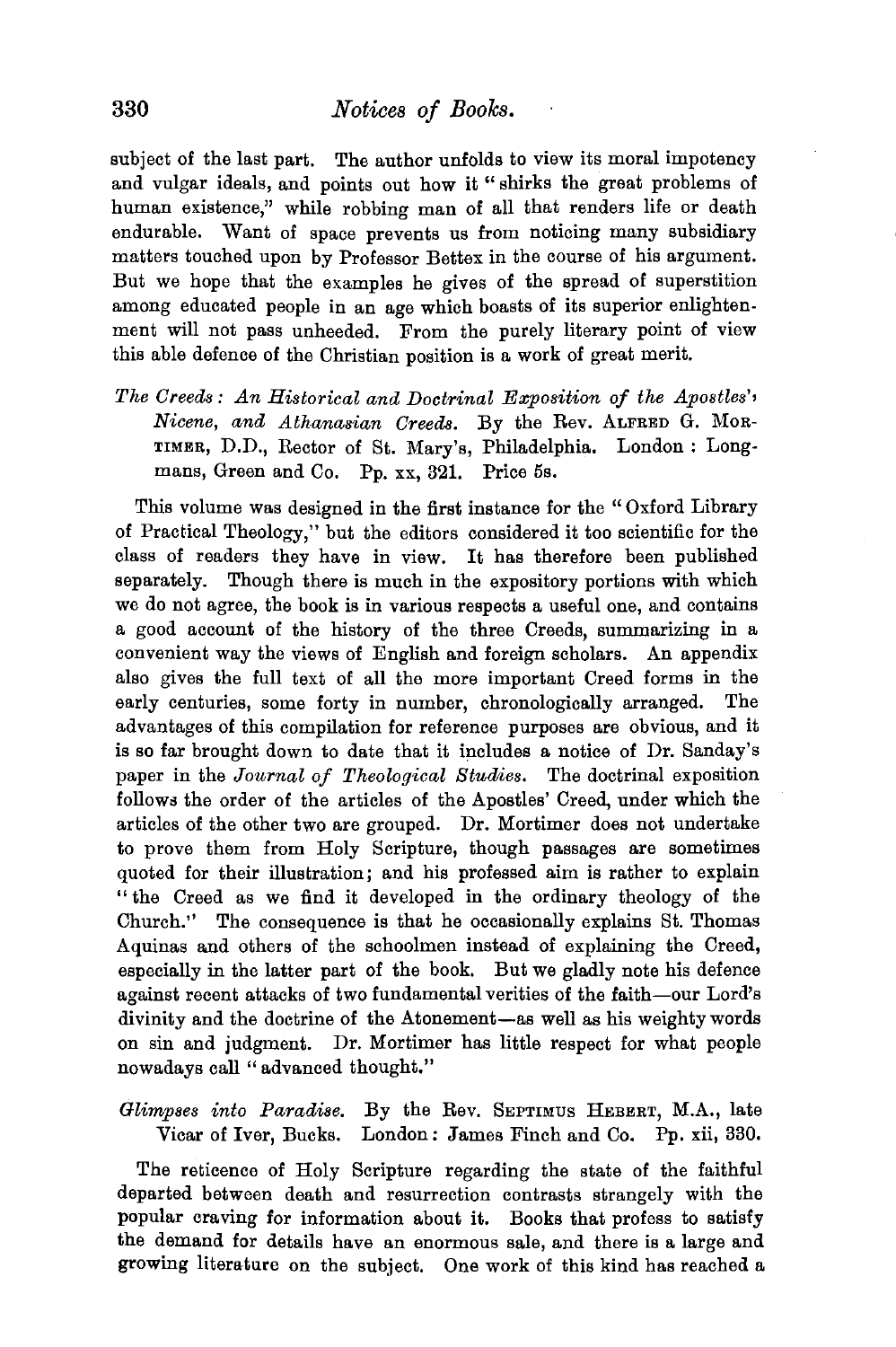seventy-third edition within a comparatively short time. We do not think that the attempts made to lift the veil are either desirable or satisfactory, and the volume before us in no way tends to shake this opinion. Mr. Hebert goes so far as to say that the conditions of life in the unseen world are "mistakenly supposed" to be unknowable, and justifies investigation into them by asking whether an Englishman intending to settle in Canada would not make careful inquiries before starting as to the country to which he was going. Such an argument will no doubt carry weight with a certain number of people. But the difference in the sources of our knowledge of Canada and those of our knowledge of what lies beyond the grave might have occurred to the writer. His own book shows how little we know. The author supposes himself to see in a dream a spirit conducted into paradise by its guardian angel, and accompanies them there, where he is permitted as a silent and invisible spectator to witness all that goes on.

The idea of a dream is taken from Bunyan, as the preface informs us ; and we are constrained to say that this is the sole trace of resemblance to Bunyan's allegory. The· main part of the book consists of theological discussions on purification, future punishment, and a variety of kindred topics. These discussions take the shape of dialogues between saints in paradise, much of whose conversation is made up of long passages, given verbatim, with references, out of the writings of all sorts of people, from Dante to Pauline W. Roose. It produces a strange effect to find a saint quoting Professor Huxley and Mr. John Page Hopps, and reciting, "by permission of Mr. John Murray," Dean Stanley's lines on the death of his wife, to explain what death means. Another saint, who discourses on prayers for the dead, prosaically remarks that "the whole subject is exhaustively gone into and studied" in one of Dean Luckock's works, adding, "it is unnecessary for me to go into it further." Many similar specimens might be cited. As regards one of these imaginary conversations in paradise, on the view of heaven attributed to "modern evangelicalism," its bad taste is only equalled by the incorrectness of its statements. And, generally speaking, to represent the speculations of recent writers as utterances of ransomed spirits within the veil heard in a dream is a clumsy and inartistic device. It does not add to our enlightenment in the least. We know, after reading Mr. Hebert's book, just as little about the life of the unseen world as we knew before.

*The New Testament in Modern Speech.* By the late RICHARD FRANCIS WEYMOUTH, M.A., D.Lit., Fellow of University College, London, and formerly Headmaster of Mill Hill School. Edited and partly revised by ERNEST HAMPDEN-COOK, M.A. London: James Clarke and Co. Pp. xiv, 674.

Dr. Weymouth, whose death occurred a few months since, was a Biblical scholar of some note, holding decided opinions of his own on certain points. His "Resultant Greek Testament," exhibiting the text on which the majority of modern editors are agreed, is known to many.